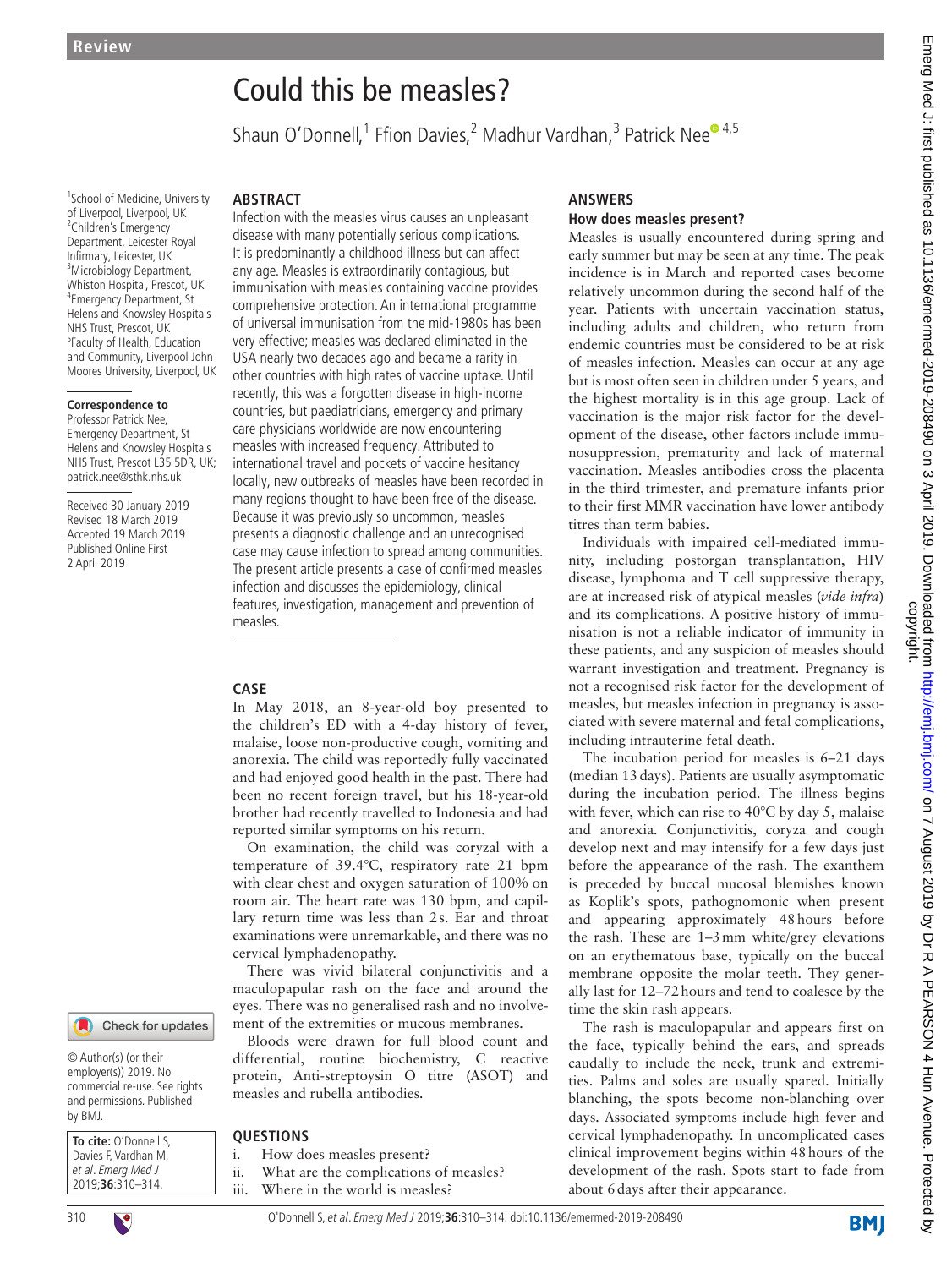Vaccine-modified measles is a less severe disease that occurs in persons with some pre-existing immunity due to prior infection or immunisation, transplacental transfer of antibodies or non-immune individuals who have received intravenous immunoglobulins for unrelated conditions. Patients with modified measles are less infective but may still present a risk to unimmunised contacts.[1](#page-3-0) Atypical measles syndrome (AMS) is a very rare form of the disease affecting adolescents and young adults. It was first described in association with vaccines of a previous era but is still occasionally encountered. AMS is characterised by sudden onset of prolonged fever with headache, cough, abdominal pain and peripheral oedema. The rash is polymorphous and more vivid than in classic measles, and it may have a petechial element. Respiratory symptoms due to pulmonary infiltrates may be severe enough to cause respiratory failure. The chest X-ray may show bilateral pulmonary nodules and hilar lymphadenopathy. The laboratory findings include eosinophilia and raised hepatic aminotransferases. There is a rapid rise in measles IgM antibody titre between the first and tenth day of the illness. Patients with AMS are thought not to be infective to others.<sup>[2](#page-3-1)</sup>

#### **What are the complications of measles?**

One or more complications occur in up to 30% of individuals infected with measles.<sup>[3](#page-3-2)</sup> Diarrhoea is the most common complication with an occurrence rate of 8%. Otitis media is seen most often in younger children. Measles infection causes immunosuppression and infected individuals are at risk of coinfection with respiratory and gastrointestinal viruses, and secondary bacterial infections, particularly with *Staphylococcus*, S*treptococcus* and *Haemophilus influenzae*.

Pneumonia complicates approximately 6% of measles infections and is the most common cause of measles-associated death. Encephalitis occurs in 1 per 1000 cases and presents as fever, headache, vomiting, neck stiffness, meningeal irritation, drowsiness, convulsions and coma. Acute disseminating encephalomyelitis (ADEM) is a postinfectious demyelinating disease of the central nervous system (CNS) and occurs in 1 in 1000 cases of measles. ADEM presents in the recovery phase within 2weeks of the exanthem. Symptoms include fever, headache, neck stiffness, confusion, paraesthesia, sensory loss, new onset incontinence and choreoathetosis. Mortality rates for ADEM are around 10%–20%. Subacute sclerosing panencephalitis (SSPE) is a late onset lethal progressive degenerative disease of the CNS. It presents 7–10 years after initial measles infection. The pathogenesis is not well understood, but risk factors include measles infection occurring before the second birthday. Symptoms of SSPE start with mild to moderate behavioural changes, progressing to a dementia-like disorder with associated myoclonic jerks. Symptoms progress until a vegetative state is reached with eventual fatal outcome.

#### **Where in the world is measles?**

Measles is a worldwide disease; the average incidence is around 19 cases per million with significant variation by country. Worldwide, there are an estimated 100000 deaths annually, mostly among children under  $5$  years of age.<sup>[4](#page-3-3)</sup> The greatest number of cases is reported in the Indian subcontinent where incidence rates exceed 50 per million of the population per annum

Some high-income countries have achieved elimination status as a result of comprehensive vaccination and surveillance programmes. However, in many parts of the world, including Europe, Central and South America, Asia, the Pacific and Africa, the disease remains endemic. Consequently, outbreaks

are occurring in countries previously thought to be free of the disease

In the USA, measles was declared eliminated in the year 2000, defined as the absence of endemic measles virus transmission for at least 12 months. Occasional outbreaks (three or more linked cases) are still reported to the Centers for Disease Control and Prevention (CDC) each year, often imported from overseas and spreading among communities with low rates of immunisation. In 2018, there were 349 cases reported to CDC, consistent with previous years. By the end of February 2019, there were 206 confirmed cases from six outbreaks, the largest of which was in the Pacific Northwest.<sup>[5](#page-3-4)</sup> There are only a handful of measles cases in Canada each year, and the disease presents a risk to Canadians travelling abroad, including to Europe.<sup>6</sup> Measles has also been eliminated in Australia and New Zealand with import-related cases, usually from South East Asia, accounting for a few cases a year in that country.

Improved levels of vaccination in Europe led to reduced levels of infection in the first 15 years of this century, recovering from a steep decline in MMR (mumps, measles and rubella) vaccine uptake following the now discredited assertions linking the vaccine to the development of autism in 1998. 'Vaccine hesitancy' remains an issue, however, and has been identified as one of the major threats to global health in 2019, leading to a resur-gence of the disease in high-income countries.<sup>[7](#page-3-6)</sup> In the UK, the incidence of measles fell from 32.2 to 10.4 confirmed cases per million of the population between 2012 and 2016. However, there was a surge in the number of reported cases among many European countries in 2017, and in that year, there were 282 cases in the UK, attributed to cases imported from overseas and reduced vaccine uptake, especially among certain disadvantaged groups. Throughout the continent in that year, there were more than  $21000$  cases and 35 deaths.<sup>[8](#page-3-7)</sup> In the first 6 months of 2018, there were more than 41000 cases and at least 37 deaths. Ukraine, Romania and Serbia were particularly affected by the disease and its complications, but the WHO has advised that every non-immunised person is vulnerable to the disease, no matter where they live.<sup>[9](#page-3-8)</sup> International travel continues to allow measles importation of measles from endemic countries to countries that have achieved elimination.

Measles is highly contagious and will spread rapidly among communities unless there is at least 95% population coverage with two doses of measles-containing vaccine (MCV). Measles immunisation coverage among children is around 85% globally. The lowest rates are in Southeast Asia (75%) and Africa (73%) and the highest are in Europe (94%). In low-income countries, 76% of children aged 12–23 months have received measles vaccination, compared with 82% in lower middle-income countries, 94% in upper middle-income countries and 93% in high-income countries.<sup>[4](#page-3-3)</sup> Immunisation rates in Indonesia fell substantially after some clerics condemned the vaccines because of concerns over porcine-derived components. The CDC has warned of a possible outbreak in that country and has advised travellers accordingly.<sup>[10](#page-3-9)</sup>

## **Case progression**

The patient's general practitioner was contacted by telephone and advised that the child was not, in fact, fully immunised and was due his first MMR vaccine the following day. Moreover, the child's older brother, also unimmunised, had now been diagnosed with classic measles infection during a short stay in a general medical ward at the same hospital; measles RNA and IgM were positive.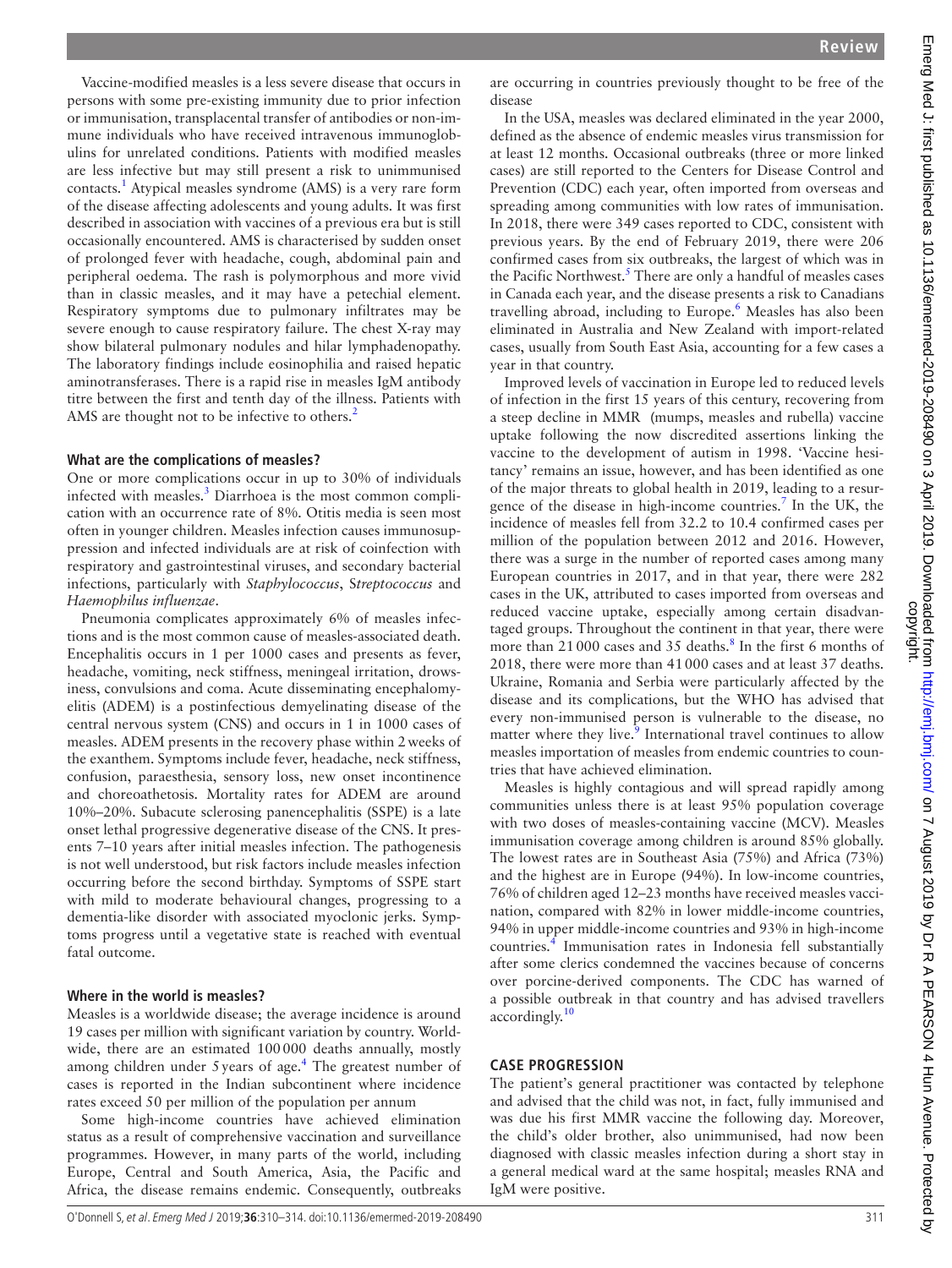The 7-year-old child was given antipyretics and was allowed home on the advice of a consultant virologist when symptoms had settled. The diagnosis of suspected measles infection was communicated to the local health protection team.

## **Questions**

- i. How is measles diagnosed?
- ii. How should a case of suspected measles be managed in the ED?
- iii. How contagious is measles?

## **Answers**

## **How is measles diagnosed?**

The measles virus is morbillivirus of the paramyxovirus family with 24 described genotypes. The virus has been isolated in some non-human primates, but the natural host is human. The initial diagnosis of measles is clinical. Confirmatory tests (on saliva, mouth and throat swabs and blood samples) are not available for several days and are relevant to the health of the public. PCR testing identifies the presence of specific viral RNA in samples and is the earliest available confirmatory test, yielding results within 1–3 days. Genotyping on PCR-positive samples allows characterisation of the virus to identify clusters or imported cases and to monitor progress towards elimination during outbreaks. Where the rash develops after vaccination genotyping also allows to distinguish between wild type virus and vaccine-related antigen.

The 'three Cs' of coryza, conjunctivitis and cough are common early symptoms of measles. This triad marks the prodrome, and symptoms may become more severe as the disease progresses. The differential diagnosis depends on the stage of the disease; prodromal symptoms may be confused with any of the numerous self- limiting virus infections seen in children. The established disease may prompt consideration of Epstein-Barr virus (EBV) and Cytomegalovirus (CMV) infection, rubella, erythema infectiosum, scarlet fever and Kawasaki disease. Autoimmune diseases and drug eruptions may also be considered, and in relevant geographic regions, Rocky Mountain spotted fever and dengue fever. A measles-like illness may be seen after a minor wound or burn in younger children with staphylococcal toxic shock syndrome.

In advanced healthcare settings, immunological tests are used to confirm the diagnosis. Saliva is the optimal sample in the first few days after the rash; IgM antibodies are positive in over 50% of samples on day 1 of the rash and in over 90% by day 3, remaining positive for up to 14 days. Saliva can be tested for antibodies IgM, IgG and measles RNA using specific enzyme immunoassays. Measles RNA can be detected in samples from onset of rash until 2weeks after symptom onset. Testing on saliva can also distinguish between primary and recurrent infection and enables genotyping of confirmed cases.

In the absence of saliva, serum may be used for the purpose. Rubella and parvovirus B19 infection may cause false-positive IgM ELISAs in serum samples though paired sera (acute and convalescent) can be used to detect a fourfold rise in IgG antibody by complement, and serum is the sample of choice to assess immune status of contacts through enzyme immunoassays with detection of IgM and IgG.

Mouth swabs can be used for PCR if collected within 6 days of the onset of rash, but a negative PCR result does not exclude a diagnosis of measles. Throat swabs, nasopharyngeal aspirate, urine and a blood sample in EDTA can be used for PCR if collected within 6 days of the onset of rash. The best yield is

obtained when samples are collected within the first 3days of the rash and become unreliable later. [11–13](#page-3-10)

## **How should a case of suspected measles be managed?**

Patients suffering from measles are likely to find their way unannounced into the ED, children's ED or outpatient practice setting. Deterring attendance based on reported symptoms may be possible but is fraught with risk because of the wide-ranging differential diagnoses, which include some serious and time-sensitive conditions. If measles is suspected at initial assessment, the patient should be transferred to an isolation area for further management. Treatment is targeted at symptom control, with oral fluids and antipyretics. A comprehensive clinical assessment, including otoscopy and chest examination, will identify complications and the need for antibiotics for superadded bacterial infections. Antiviral agents and prophylactic antibiotics are of no value. Given that vitamin A deficiency predisposes to severe and complicated measles, two oral doses of vitamin A 200 000 IU (100 000 IU if age 6–11 months, 50 000 IU if under 6 months) is recommended for all children with acute measles and to all cases of severe infection with measles. A third dose is given 2–4 weeks later.<sup>[14](#page-4-0)</sup>

Disposition is usually to home in the absence of complications. Prevention of spread of infection to vulnerable household contacts is an important consideration and must be discussed with parents or care givers. Immunisation with MMR should be offered as soon as practicable, since vaccination induces antibody response more rapidly than infection and to cover mumps and rubella. Two doses separated by at least a month ensures maximal antibody levels.

The disease is notifiable and local health protection teams must be informed.

## **How contagious is measles?**

Measles is highly contagious, and infection is almost inevitable in unimmunised individuals exposed to a case unless stringent precautions are taken. Cross-infection is by airborne spread, and the period of infectivity is from the last 2days of incubation until 4days after the rash appears. Patients with suspected measles should be nursed in an isolation area with good ventilation, and staff and visitors, including those with a reliable history of vaccination, should wear disposable aprons and gloves and use a well-fitting N95 respirator mask. Members of staff who are known to have no measles immunity should not have any contact with cases. Postexposure prophylaxis with intravenous immunoglobulin should be considered for selected contacts (infants, immunocompromised patients and pregnant women) known or thought likely to be measles antibody negative.<sup>15</sup>

After discharge from the ED, the isolation cubicle 'terminal cleaning' must be undertaken before receiving another patient into the room. The procedure is undertaken by nursing and cleaning staff, properly attired in personal protective equipment, under the guidance of the Infection Prevention and Control team. Standard operational procedures govern the use of materials and the techniques for ensuring proper decontamination of equipment and the patient environment.

## **Questions (3)**

- i. Is the vaccine effective? When is it given?
- ii. How should measles exposure be managed where the immunisation history is uncertain?
- iii. What precautions should be taken when travelling to an area of relatively high incidence?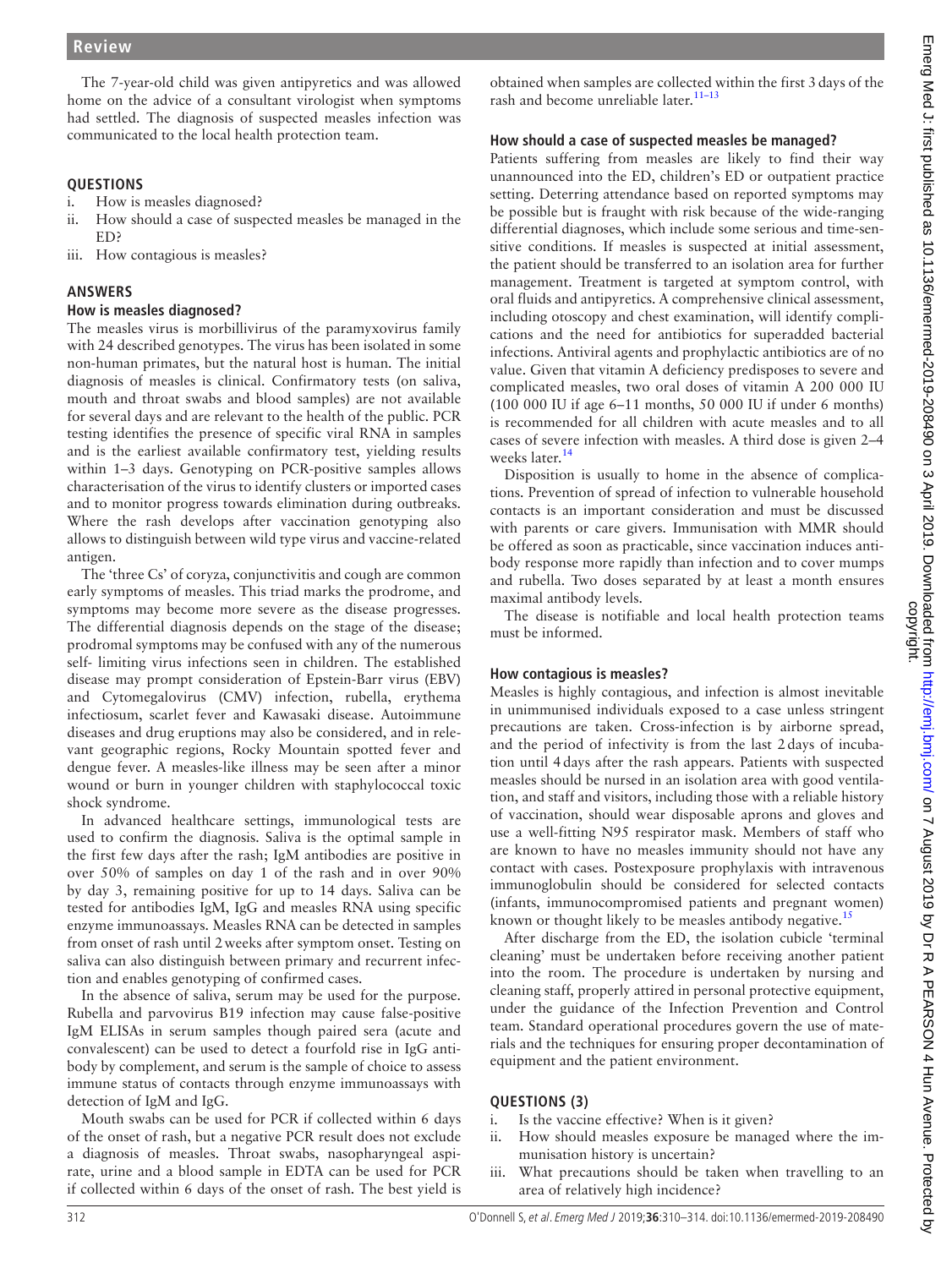## **Answers (3)**

#### **Is the vaccine effective? When is it given?**

The most common MCV is available as part of the combined MMR product, containing freeze-dried live, attenuated strains of measles, mumps and rubella viruses. The WHO recommends two doses of a MCV by 2years of age, and the target for uptake is 95%. A single dose provides 90% protection to the individual, while the second dose prevents onward measles transmission. A killed measles virus vaccine became available in 1963, and an improved product emerged in 1969. People born before 1970 are likely to be immune by exposure to measles. The MMR vaccine was introduced in 1989, and therefore those born before 1990 may not have been fully immunised.

In 2018, around 85% of children worldwide had received one dose, and in countries where routine immunisation includes a second dose, 67% had received two doses of MCV by their second birthday. Rates of uptake in the UK are falling and remain slightly below target at just over 91%[.16](#page-4-2) The immunisation schedule for MMR is a first dose shortly after the first birthday and a second dose prior to starting primary school: at 40 months in the UK, 4years in Australasia and 4–6 years of age in North America. Infants may be vaccinated at 6months of age if exposed to a case, or in the context of an outbreak locally. MMR is not given to younger infants because transplacentally acquired antibodies will render the vaccine ineffective.

## **How should measles exposure be managed where the immunisation history is uncertain?**

There is the opportunity to 'catch up' where an individual has not completed the recommended immunisation schedule. The two doses are given at least a month apart. MMR vaccine can be given irrespective of a history of measles, mumps or rubella infection, or vaccination. There are no ill effects from immunising such individuals because they have pre-existing immunity that inhibits replication of the vaccine viruses. In an outbreak where there is doubt about an individual's immunisation status, and the where the patient's family doctor is uncertain, it is safe to offer MMR. The vaccine is well tolerated, sometimes causing a mild and short-lived form of measles (or rubella) at 2 or 3days. MMR does not cause autism.

Women who are unimmunised and planning pregnancy should receive MMR vaccine and should guard against pregnancy for at least 28 days after the immunisation.<sup>[17](#page-4-3)</sup> Measles in pregnancy carries a high risk of complications in mother and baby, and the vaccine will also protect against the congenital rubella syndrome. The vaccine is not known to present any risk in pregnancy, but data are lacking and at present it is not recommended. Breast feeding is not a contraindication to vaccination.

## **What precautions should be taken when travelling to an area of relatively high incidence?**

Measles is common in Africa, especially in Nigeria, in China, the Philippines and the Middle East, including Yemen. The highest rates in Europe are seen in Serbia, Romania and Ukraine, with intermediate rates in UK, Germany and Italy. Reported cases are relatively few in North America, Australia and New Zealand, but the incidence is rising in recent years.<sup>5 6</sup>

Individuals of all ages who are not immunised who are travelling to endemic areas should be fully immunised, including babies from 6months of age who should receive a dose of MMR prior to departure. As a follow-up, these infants should be immunised at the recommended ages again with two doses according to the schedule. Children who are travelling and have

already received one dose of MMR at the routine age should have the second dose brought forward to at least 1month after the first. If the child is under 18 months of age and the second dose is given within 3months of the first dose, then the routine preschool dose (a third dose) should be given in order to ensure full protection.

## **Case conclusion**

Blood results were received 3days after initial presentation. The serum was positive for measles IgM, indicating recent infection, and measles RNA. IgG was negative. Measles PCR detected measles genome and sequencing confirmed genotype D8. The child was improving on his mother's account at that time and was quite well on enquiry at 3weeks after presentation.

## **Discussion**

The recent case presented here demonstrates that measles remains an important disease even in those countries with good uptake of vaccination. The disease is encountered most often in young children but can affect any age. It is seasonal but can occur at any time. It presents most often in travellers visiting or returning from endemic regions but is also seen in locally based individuals. Immunisation provides very effective protection against measles, but the vaccination history may be unreliable. The diagnosis is clinical, and treatment is symptomatic. Investigations are confirmatory, and serotyping is important for surveillance and control of outbreaks. Disposition is determined by illness severity but in any event must ensure isolation of cases from contacts susceptible to infection and protection of healthcare professionals. Measles is a notifiable disease.

**Contributors** SO researched clinical aspects and assisted with the write-up. FD wrote the case report. MV advised on microbiology aspects. PN edited the manuscript and takes overall responsibility for the submission.

**Funding** The authors have not declared a specific grant for this research from any funding agency in the public, commercial or not-for-profit sectors.

**Competing interests** None declared.

**Patient consent for publication** Obtained.

**Provenance and peer review** Not commissioned; externally peer reviewed.

#### **References**

- <span id="page-3-0"></span>1 Edmonson MB, Addiss DG, McPherson JT, et al. Mild measles and secondary vaccine failure during a sustained outbreak in a highly vaccinated population. [JAMA](http://dx.doi.org/10.1001/jama.1990.03440180073035) 1990;263:2467–71.
- <span id="page-3-1"></span>2 Benharroch D. Atypical measles syndrome- a brief review. Ann Clin Cytol Pathol 2016;21039:1–3.
- <span id="page-3-2"></span>3 Centers for Disease Control and Prevention. Epidemiology and Prevention of Vaccine-Preventable Diseases The pink book). Chapter 13, Measles. [https://www.cdc.gov/](https://www.cdc.gov/vaccines/pubs/pinkbook/meas.html#complications) [vaccines/pubs/pinkbook/meas.html#complications](https://www.cdc.gov/vaccines/pubs/pinkbook/meas.html#complications)
- <span id="page-3-3"></span>4 Global Measles and Rubella Update. [https://www.who.int/immunization/monitoring\\_](https://www.who.int/immunization/monitoring_surveillance/burden/vpd/surveillance_type/active/Global_MR_Update_November_2018.pdf?ua=1) [surveillance/burden/vpd/surveillance\\_type/active/Global\\_MR\\_Update\\_November\\_](https://www.who.int/immunization/monitoring_surveillance/burden/vpd/surveillance_type/active/Global_MR_Update_November_2018.pdf?ua=1) [2018.pdf?ua=1](https://www.who.int/immunization/monitoring_surveillance/burden/vpd/surveillance_type/active/Global_MR_Update_November_2018.pdf?ua=1) (Accessed 30 Jan 2019).
- <span id="page-3-4"></span>5 Measles Cases and Outbreaks. <https://www.cdc.gov/measles/cases-outbreaks.html> (Accessed 11 Mar 2019).
- <span id="page-3-5"></span>6 [https://www.canada.ca/en/sr/srb.html?cdn=canada&st=s&num=10&langs=en&](https://www.canada.ca/en/sr/srb.html?cdn=canada&st=s&num=10&langs=en&st1rt=1&s5bm3ts21rch=x&q=measles&_charset_=utf-8&wb-srch-sub=) [st1rt=1&s5bm3ts21rch=x&q=measles&\\_charset\\_=utf-8&wb-srch-sub=](https://www.canada.ca/en/sr/srb.html?cdn=canada&st=s&num=10&langs=en&st1rt=1&s5bm3ts21rch=x&q=measles&_charset_=utf-8&wb-srch-sub=) (Accessed 30 Jan 2019)
- <span id="page-3-6"></span>7 World Health Organisation. Ten threats to global heath in 2019. <https://www.who.int> (Accessed 11 Mar 2019).
- <span id="page-3-7"></span>Seventh European Regional Verification Commission for Measles and Rubella Elimination (RVC). Paris, France.
- <span id="page-3-8"></span>9 WHO. Measles cases hit a record high in the European Region. Copenhagen, Denmark: World Health Organisation, 2018.
- <span id="page-3-9"></span>10 <https://wwwnc.cdc.gov/travel/notices/watch/measles-indonesia> (Accessed 30 Jan 2019)
- <span id="page-3-10"></span>11 Public Health England. Measles: guidance, data and analysis, 2018.
- 12 Public Health England. National Measles Guidelines. London, 2017.